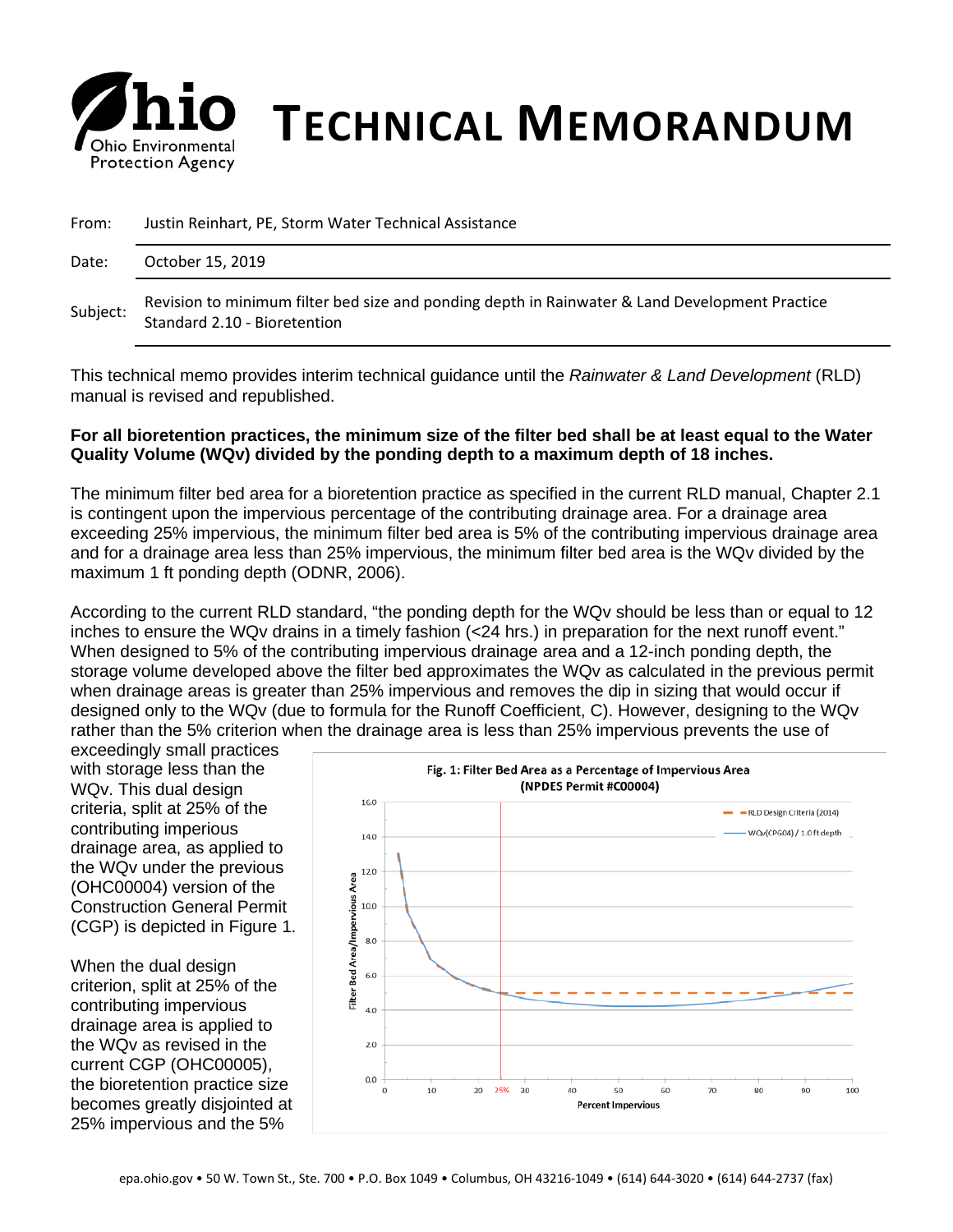## Technical Memo Date: 10/15/19

Subject: Standard 2.10 - Bioretention Revision to minimum filter bed size and ponding depth in Rainwater & Land Development Practice

criteria (at a maximum ponding depth of 1 ft) fails to approximate the WQv for drainage areas exceeding 25% impervious. This effect is shown in Figure 2.



The filter bed area is an important aspect of a bioretention practice. Sized properly, the hydraulic and pollutant loading will be equally and safely distributed over the practice area to percolate through the full soil media and, if possible, into the surrounding soil - maximizing treatment performance and reducing the risk of failure. The specification to size the bioretention filter bed area to at least 5% of the contributing impervious drainage area is simply an analytical determination of the area needed given a coefficient of permeability (k) of 1.0 ft/day and a filter time of 48 hours (Claytor, 1996) as shown in Figure 3 below.

This design was later shown by Claytor (1996) to drain a 6-inch deep ponding volume within 30 hours (Claytor, 1996) and has become the accepted design criteria (USEPA, 1999). However, more recent evaluation of practices and anecdotal evidence supports a ponding depth of up to 18 inches (Minton, 2011). Most storm water manuals continue to recommend a maximum ponding depth of 6 to 12 inches. West Virginia DEP has adopted a maximum ponding depth of 18 inches.

| Derivation of bioretention facility sizing criteria:                                                                                                                               |                     |
|------------------------------------------------------------------------------------------------------------------------------------------------------------------------------------|---------------------|
| For a one (1) acre site which is 100% Impervious ( $R_v = 0.95$ )                                                                                                                  |                     |
| $WQV = [1.0" \cdot (0.95) / (12" / ft)] \cdot (43,560 \text{ ft}^2/\text{ac}) = 3,449 \text{ ft}^3$<br>$k = 1.0$ ft/day<br>$d_f = 5'$ (4' soil + 1' sand bed)<br>$h = 3'' = 0.25'$ |                     |
|                                                                                                                                                                                    |                     |
|                                                                                                                                                                                    |                     |
| $tr = 2$ days                                                                                                                                                                      |                     |
|                                                                                                                                                                                    |                     |
| $A_t = 3,449$ ft <sup>3</sup> • 5' /[ (0.5 ft/day) • (5.25 ft) • (3 days)] = 2,190 ft <sup>2</sup> % of site area = 2,190/43,560 • •100 = 5.0                                      |                     |
|                                                                                                                                                                                    |                     |
|                                                                                                                                                                                    |                     |
|                                                                                                                                                                                    |                     |
| Therefore, use the following equation for sizing the bioretention surface area:                                                                                                    |                     |
|                                                                                                                                                                                    |                     |
| $A_t = D.A. - 5.0\% - R_v$<br>where.                                                                                                                                               | <b>Equation 6.1</b> |

**Fig. 3: Basis for 5% criterion in Claytor (1996)**.

A filter bed area equal to or exceeding the current WQv divided by a maximum design ponding depth of 18 inches (1.5 feet) results bioretention practices of similar size to those designed under to the previous RLD guidance and the old WQv calculation. As shown in Figure 4, bioretention practices on drainage areas 60% to 100% impervious will be slightly smaller in area than previously designed while practices on drainage areas 10% to 40% will be slightly larger, with both capturing a higher net volume of runoff.